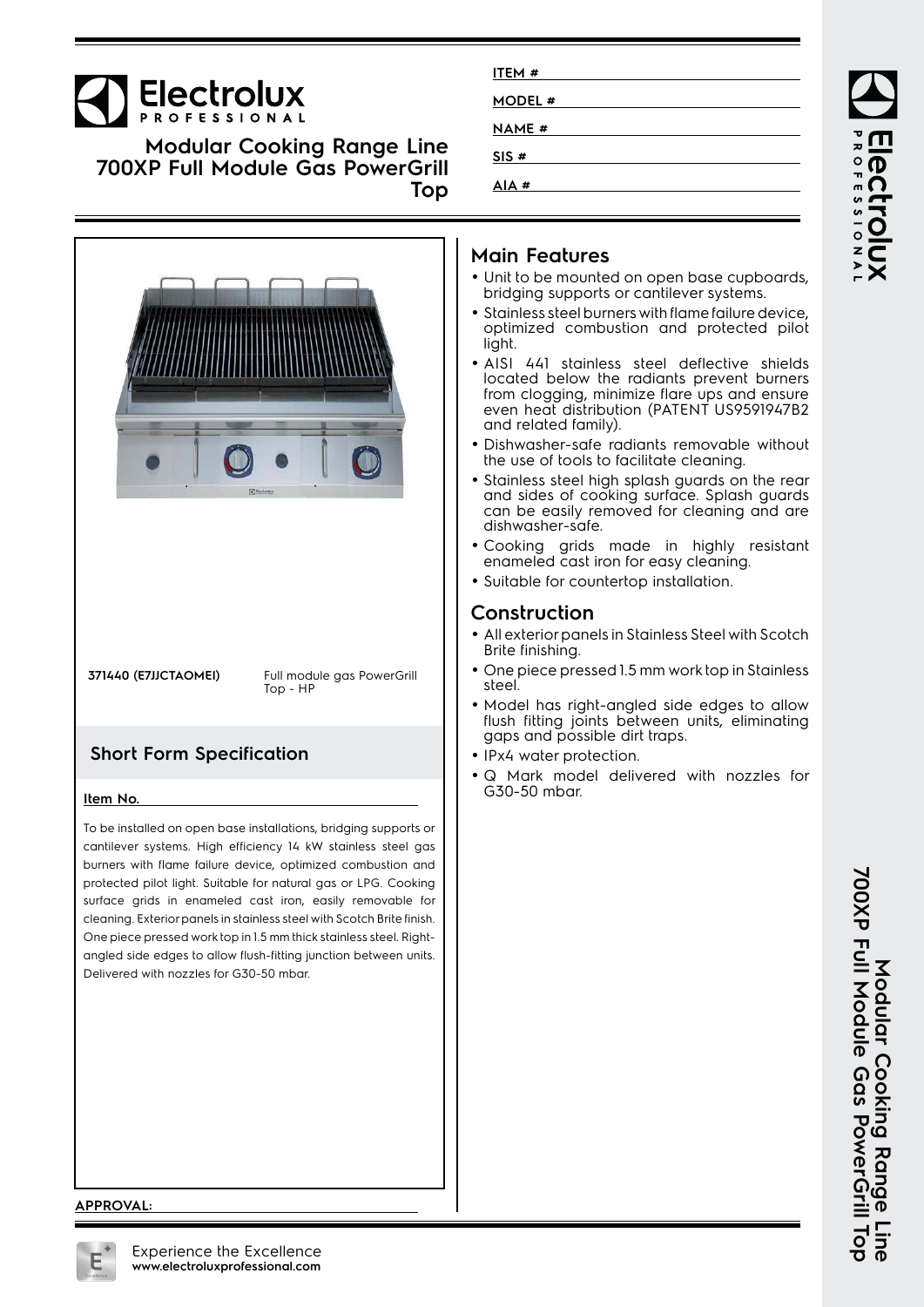

## **Optional Accessories**

| · Junction sealing kit                                                           | PNC 206086        | ◘      |
|----------------------------------------------------------------------------------|-------------------|--------|
| • Draught diverter, 150 mm diameter                                              | PNC 206132        | ❏      |
| • Matching ring for flue condenser,<br>150 mm diameter                           | PNC 206133        | $\Box$ |
| • Support for bridge type installation,<br>800mm                                 | PNC 206137        | ❏      |
| • Support for bridge type installation,<br>1000mm                                | PNC 206138        | $\Box$ |
| • Support for bridge type installation,<br>1200mm                                | PNC 206139        | ∩      |
| • Support for bridge type installation,<br>1600mm                                | <b>PNC 206141</b> | □      |
| • Flue condenser for 1 module, 150<br>mm diameter                                | PNC 206246        | □      |
| • Right and left side handrails                                                  | PNC 206307        | ∩      |
| · Back handrail 800 mm                                                           | PNC 206308        | ◘      |
| • Scraper kit with hooks for HP grills                                           | PNC 206347        | $\Box$ |
| • Kit G.25.3 (NI) gas nozzles for 700<br>and 900 gas grills (standard and<br>HP) | <b>PNC 206462</b> | $\Box$ |
| • Frontal handrail, 800mm                                                        | <b>PNC 216047</b> | ❏      |
| • Frontal handrail, 1200mm                                                       | PNC 216049        | $\Box$ |
| • Frontal handrail, 1600mm                                                       | PNC 216050        | $\Box$ |
| • Large handrail - portioning shelf,<br>800mm                                    | PNC 216186        | $\Box$ |
| • 2 side covering panels for top<br>appliances                                   | PNC 216277        | ∩      |
| • Pressure regulator for gas units                                               | <b>PNC 927225</b> | □      |